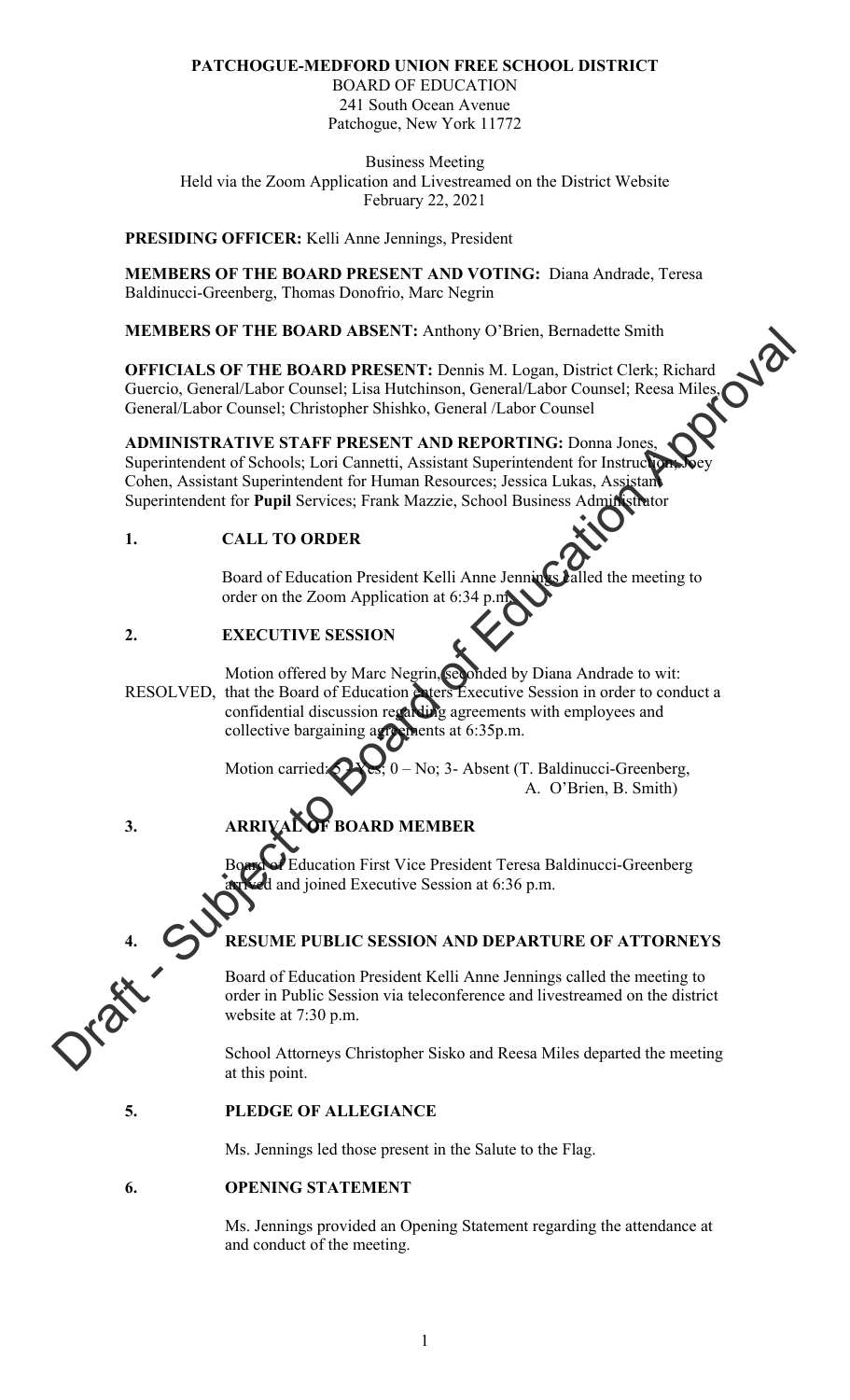#### **7. PUBLIC HEARING REGARDING REVISIONS TO THE DISTRICT-WIDE SCHOOL SAFETY PLAN**

The Board of Education conducted a Public Hearing in order to introduce updates the community on recommended changes to the District-Wide School Safety Plan. After a presentation, members of the Board of Education and those in attendance were afforded the opportunity to ask questions and make comments regarding the plan. The revised plan was posted beginning on February 17, 2021 for a thirty-day public comment period. The Board of Education may consider a resolution to approve the

### **8. REPORT BY EX-OFFICIO STUDENT MEMBER**

District Wide Safety Plan at the March 22, 2021 Business Meeting.<br> **REPORT BY EX-OFFICIO STUDENT MEMBER**<br>
Ex-Officio Student Member Madison Frascogna provided her report to<br>
those present.<br> **PRESENTATIONS AND REPORTS**<br>
A. Ex-Officio Student Member Madison Frascogna provided her report to those present.

#### **9. PRESENTATIONS AND REPORTS**

#### A. Employees of the Month

Assistant Superintendent for Human Resources Joey Cohen recognized the following individuals as Employees of the Month for March 2020 (delayed by the COVID-19 Pandemic) and February 2021: **B.** REPORT BY EX-OFFICIO STUDENT MENTRIFE<br>
Ex-Officio Student Mender Madison Frascogna provided her report to<br>
those present.<br> **PRESENTATIONS AND REPORTS**<br>
A. Employees of the Month Scottes Long three Controls and Englis

- 
- March 2020<br>
 Marylou Weyman, Teacher, Barton<br>
 Roanie Taveras, Social Worker, Family Center<br>
 Jessica Reyes, Clerical
	-

- 
- February 2021<br>
Caitlin Hall, Teacher, PMHS<br>
Dominick Nuzzi, Teacher, Oregon<br>
Theresa DeLeva, Senior Cook, PMHS
	-

# B. Vocabul

Elementary Principal Tania Dalley presented an update on the District's Vocabulary **I**nitiative

**10. CONSENT AGENDA** 

**Motion offered by Marc Negrin, seconded by Diana Andrade to approve the Consent Agenda (Items A through S) as follows:** 

#### Approval of Minutes

RESOLVED, that the Board of Education hereby approves the Meeting Minutes for the following Board of Education meetings:

- January 9, 2021 Special Meeting/Budget Workshop #1 Minutes
- January 25, 2021 Business Meeting
- February 9, 2021 Budget Workshop #2 Minutes

#### B. Approval of Phase IV of the Smart Schools Investment Plan

- WHEREAS, the New York State Smart Schools Bond Act of 2014 requires that the Patchogue-Medford Union Free School District ("District") develop a Smart Schools Investment Plan to be submitted to the Smart Schools Review Board; and
- WHEREAS, the Board of Education has approved a preliminary Smart Schools Investment Plan, Phase IV, which has been posted on the District's website for at least thirty (30) days with an address to which any written comments on the Plan can be sent; and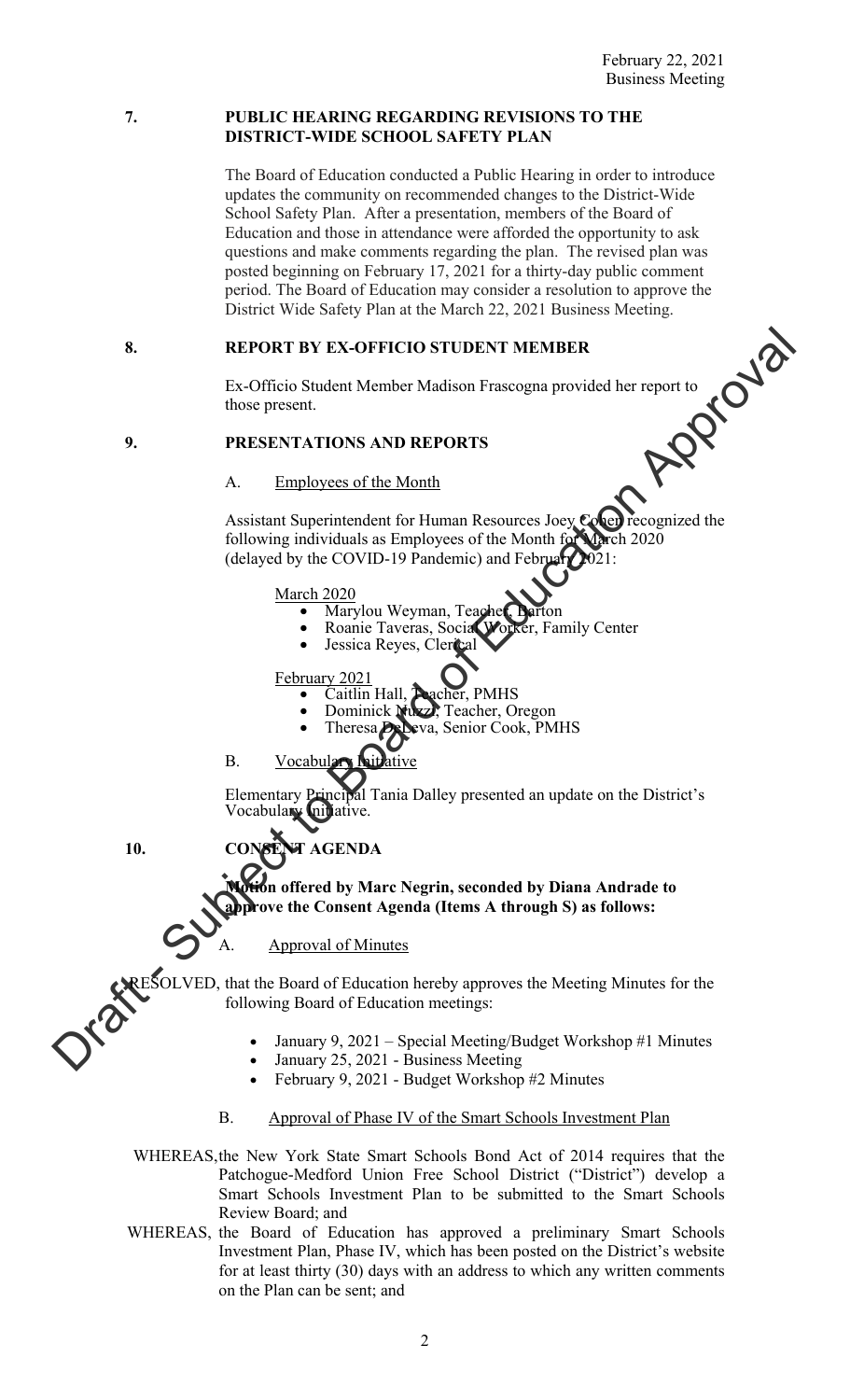- WHEREAS, the Board of Education conducted a hearing on January 19, 2021, which allowed all requisite stakeholders to respond to the preliminary Plan; and
- WHEREAS, following the hearing on January 19, 2021, the District prepared and submitted a Smart Schools Investment Plan, Phase IV, for Board of Education review; and
- WHEREAS, the District has complied with all requisite legal requirements for development and approval of a Smart Schools Investment Plan, Phase IV. Now, therefore be it
- RESOLVED, that the Board of Education hereby approves the District's Smart Schools Investment Plan, Phase IV, and directs that this Plan be submitted to the Smart Schools Review Board.
	- C. Approval of Personnel
- WHEREAS, the Board of Education recognizes that in order to be eligible for tenure, an individual receiving a probationary appointment as a classroom teacher or building principal must receive annual composite or overall APPR ratings of H or E in at least three  $(3)$  of the four  $(4)$  proceeding years, and if the individual Smitr Senons Review hourd.<br>
C. A Board of Exhibitan conceptizes that in order to be cligible for tensor CO<br>
an individual receiving a probationary appointment as a classroom to<br>
or building principal must reset to mean co

receives a rating of one  $(1)$  in the final year of the probation ary period, he or she will not be eligible for tenure at that time, be it

- RESOLVED, that the Board of Education hereby approves the following personnel Reports. (see Schedule #1 - Attached)
	- A1. Instructional Staff
	- A2. Instructional Staff Leaves of Absence/Returns
	- B1. Operational Staff
	- B2. Operational Staff Leaves of Absence/Returns
	- B3. Operational Staff Payouts
	- Be it further

behalf of the district.

- RESOLVED, that these appointments and the stipends applicable to same are subject to and contingent upon the reopening of school and/or the further closure thereof related to organizating from the Covid-19 virus and/or state(s) of emergency and the aforementioned stipends will be paid, prorated, or not paid accordingly
	- **Aproval of Stipulation of Settlement and Release with Member of** Patchogue-Medford Congress of Teachers

RESOLVED, upon the recommendation of the Superintendent of Schools, the Board of Education approves a Stipulation of Settlement and Release with the member of the Patchogue-Medford Congress of Teachers named in Confidential Schedule A in regards to a disciplinary matter and authorizes

E. Approval of Stipulation of Settlement and Release with Patchogue-Medford Registered Professional Nurses Association

the President of the Board of Education to execute said stipulation on

 RESOLVED, that upon the recommendation of the Superintendent of Schools, the Board of Education approves a Memorandum of Agreement with the Patchogue-Medford Registered Professional Nurses Association in regards to COVID testing of student athletes and authorizes the President of the Board of Education to execute said agreement on behalf of the district.

- F. Approval of Extension of Sick Leave Bank Patchogue-Medford Congress of Teachers
- RESOLVED, that upon the recommendation of the Superintendent of Schools, the Board of Education approves an Agreement permitting the extension of a sick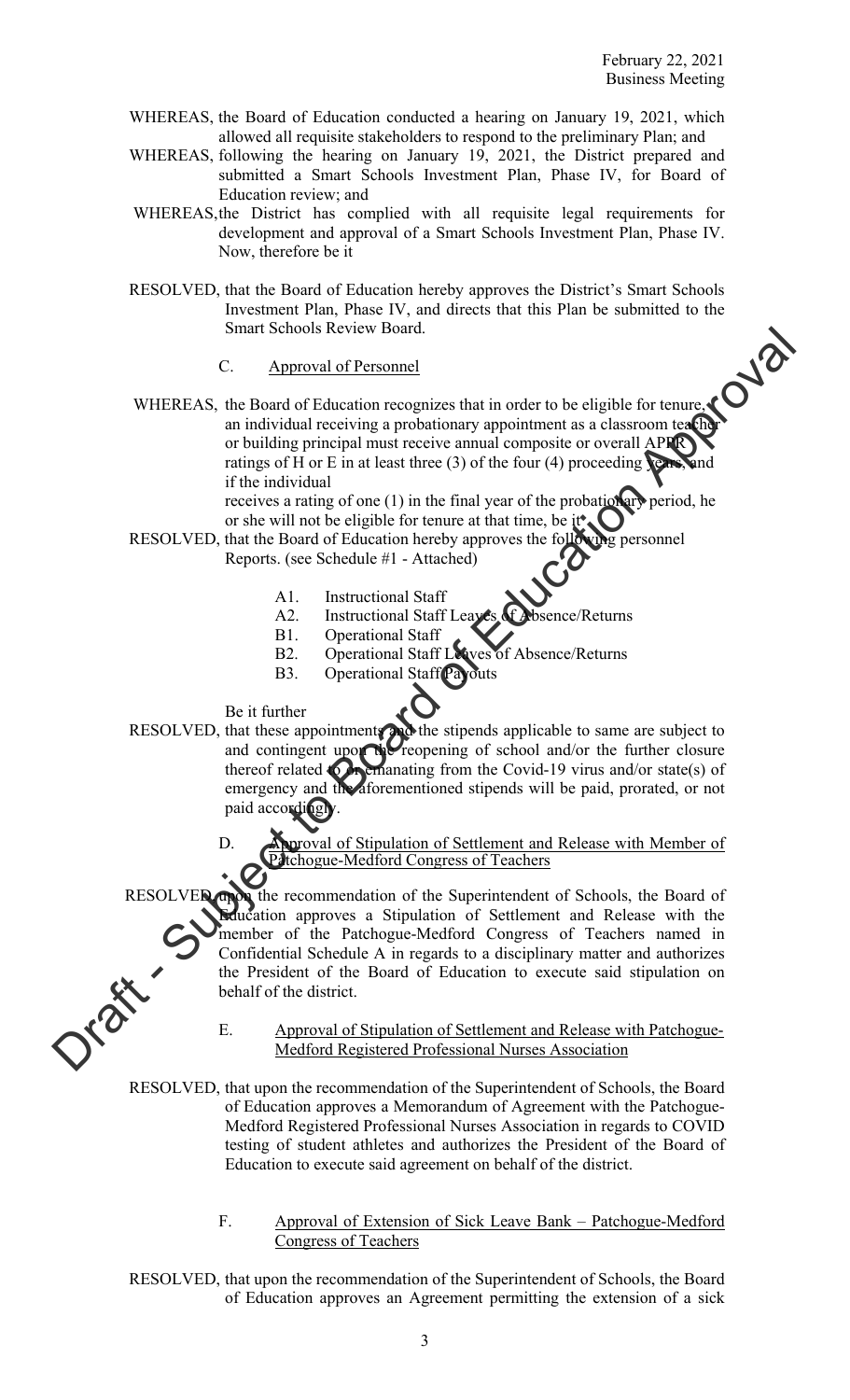leave bank for the member of the Patchogue-Medford Congress of Teachers named in Confidential Schedule A for 38 days. The donation of leave by the Patchogue-Medford Congress of Teachers is not to be considered precedent-setting and the president of the Board of Education is authorized to execute said agreement on behalf of the district.

G. Approval of Provision of Educational Opportunities to Resident Pupils with Disabilities

RESOLVED, that the Board of Education approves the provision of educational opportunities to resident pupils as listed, in date order, shown on the following rosters provided:

- 1. Committee for Pre-School Special Education
- 2. Committee for Special Education
- 3. Section 504 Committee
- H. Acceptance of Financial Reports

 RESOLVED, that the Board of Education hereby accepts the following financial reports for the December 2020 period:

- 1. Treasurer's Report
- 2. Claims Auditor Letter
- 3. Claims Auditor Reports
- Payroll Schedule Audit Report Payroll Adjustments Report Substitute Teacher Report (Budget) Custodial Overtime Report Cash Disbursement Report Workers' Compensation Cash Disbursement Wire Reconciliation Report nVision Audit Reports From the Control Special Education<br>
1. Committee for Pre-School Special Education<br>
2. Committee Control Education<br>
2. Section 504 Committee<br>
H. Acceptance of Financial Reports<br>
RESOLVED, that the Dourd of Education hereby
	- 4. Cash Flow Projection
	- 5. Extra Classroom Activity Fund
	- 6. Scholarship Activity Fund
	- 7. General Fund Financial Reports
	- School Lunch Fund Financial Reports
	- Special Aid Fund Financial Reports
	- ital Projects Fund Financial Reports
	- Trust & Agency Fund Financial Reports
	- Private Purpose Trust Fund Financial Reports
	- 13. Debt Service Fund Financial Reports
	- 14. Workers' Comp. Reserve Financial Reports
	- 15. Budget Transfer Query
	- 16. Capital Project Report (7/01/99 Present)
	- 17. Warrants

I. Budgetary Adjustments

 RESOLVED, that the Board of Education hereby approves the following Budgetary Adjustments which for the period from January 15, 2021 through February 5, 2021 will total \$86,394.99.00

1. Budget Transfers in Excess of \$5,000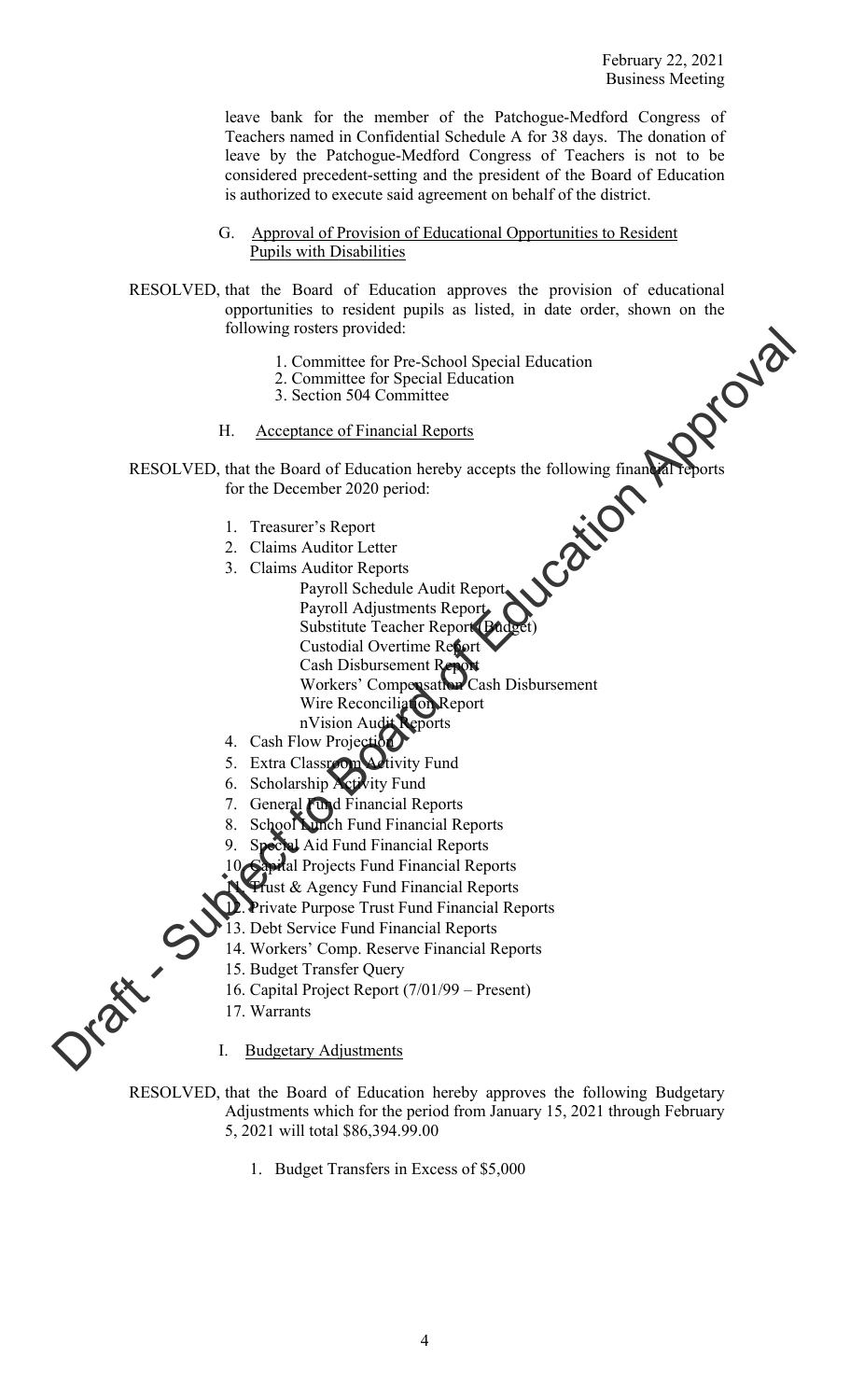## J. Approval of Contracts

| 1.<br>2.<br>3.<br>4.<br>5. | Advanced<br>Cardiovascular<br>Diagnostics<br><b>First Choice</b><br>Medical<br>Generation Ready,<br>Inc.<br>Middle Country<br><b>CSD</b> | Consultant<br>Services<br><b>CTE Clinical</b><br>Experience<br>Agreement<br>Consultant<br>Services-<br><b>AMENDMENT</b><br>Health Services | No cost associated with<br>this agreement.<br>No cost associated with<br>this agreement.<br>Addition of 5 days at<br>\$1,850.00 per day. | N <sub>o</sub><br>Yes<br>N <sub>o</sub> | Attorney<br>Approved<br>Vendor<br>Template<br>Attorney<br>Approved | No<br>N <sub>o</sub><br>Yes |
|----------------------------|------------------------------------------------------------------------------------------------------------------------------------------|--------------------------------------------------------------------------------------------------------------------------------------------|------------------------------------------------------------------------------------------------------------------------------------------|-----------------------------------------|--------------------------------------------------------------------|-----------------------------|
|                            |                                                                                                                                          |                                                                                                                                            |                                                                                                                                          |                                         |                                                                    |                             |
|                            |                                                                                                                                          |                                                                                                                                            |                                                                                                                                          |                                         |                                                                    |                             |
|                            |                                                                                                                                          |                                                                                                                                            |                                                                                                                                          |                                         | <b>District</b><br>Template                                        |                             |
|                            |                                                                                                                                          |                                                                                                                                            | Per pupil rate has<br>increased by \$69.07 from<br>2019-2020.                                                                            |                                         | Attorney<br>Approved<br>Template                                   | Yes                         |
|                            | Music Theatre<br>International<br>(MTI)                                                                                                  | Les Miserables<br>School Edition for<br>HS All School<br>Musical<br>Performances<br>June 4-5, 2021                                         | See contract for specific.<br>rates.<br>WCC                                                                                              | No                                      | Not<br>Necessary                                                   | N <sub>o</sub>              |
| 6.                         | Riverhead CSD                                                                                                                            | <b>Health Services</b>                                                                                                                     | Per pupil sate has<br>decreased by \$6.93 from<br>2019-2020.                                                                             | N <sub>o</sub>                          | Attorney<br>Approved<br>Template                                   | Yes                         |
| 7.                         | <b>Suffolk County</b><br><b>Board of Elections</b>                                                                                       | Use of 7 School<br><b>Buildings</b> for<br>General &<br>Primary Elections                                                                  | District receives \$75.00<br>per election district,<br>immediately following<br>the General Election                                     | N <sub>o</sub>                          | Not<br>Necessary                                                   | Yes                         |
| 8.                         | <b>Swank Motion</b><br>Pictures, Inc.                                                                                                    | K-12 Streaming<br>Agreement<br>X,                                                                                                          | \$7,875.00                                                                                                                               | N <sub>o</sub>                          | Not<br>Necessary                                                   | Yes                         |
| 9.                         | West Islip UFSD                                                                                                                          | Nealth Services                                                                                                                            | Per pupil rate has<br>increased by \$49.72 from<br>2019-2020.                                                                            | N <sub>o</sub>                          | Attorney<br>Approved<br>Template                                   | Yes                         |

RESOLVED, that the Board of Education hereby accepts the following contracts:

# $K.$  Approval of Bid Awards

- #2020-12 Districtwide Laptop Repair Bid:
	- o Cell Mechanic, Inc.
	- o iFixYouri Corp.
- L. Disposition of Obsolete Items

RESOLVED, that the Board of Education hereby authorizes disposition of the following books and equipment as per the lists provided:

- Assorted gym equipment *(located at Tremont Elementary School)*
- Library books *(located at Patchogue-Medford High School)*
- M. Acceptance of Donation

RESOLVED, that the Board of Education hereby accepts the donation of the following: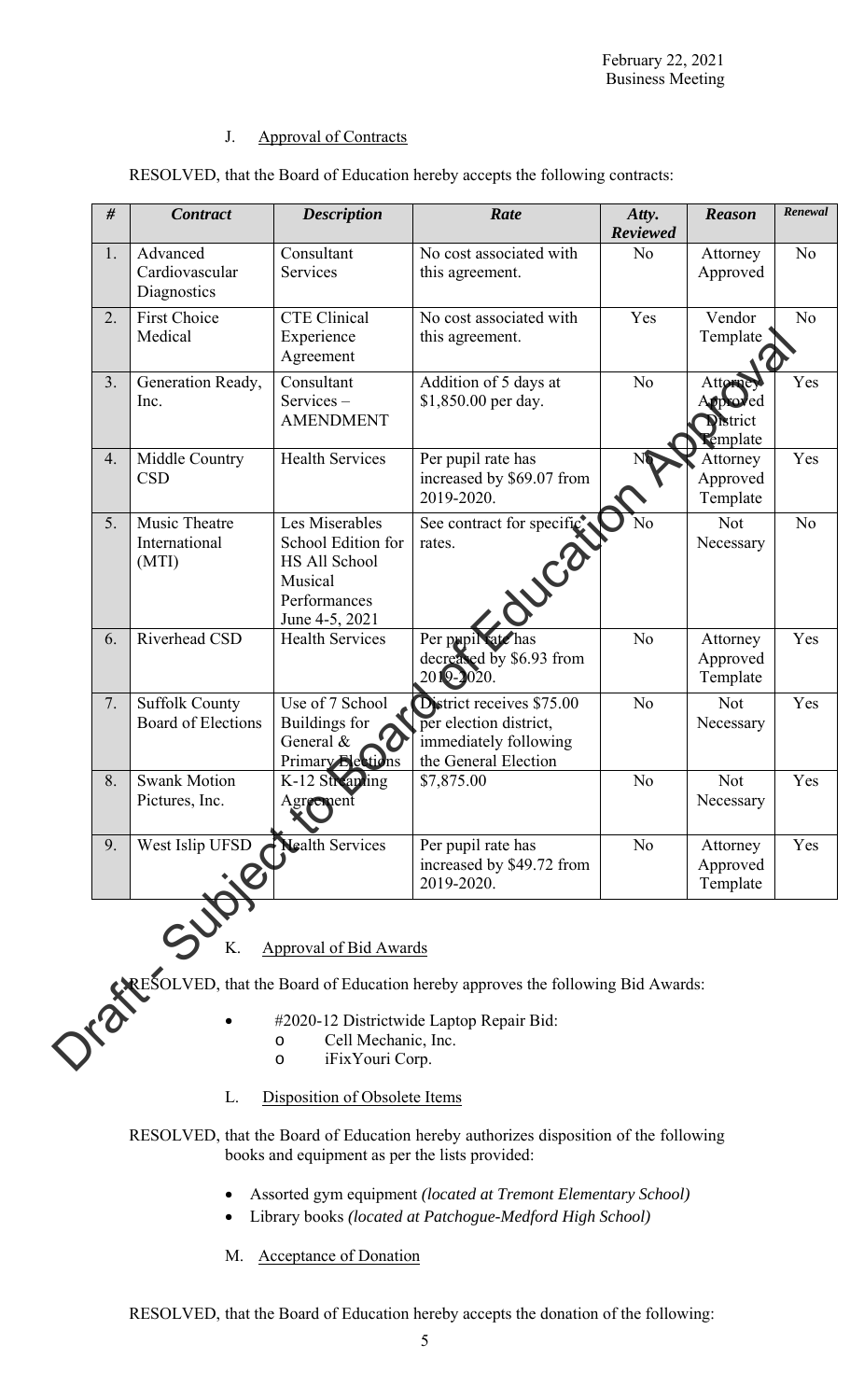- One 2020 Newest Lenovo Ideapad 3, 15.6" HD Non-Touchscreen Display, AMD Ryzen 3 3250U Processor, 8GB RAM, 256GB SSD, Wi-Fi, Webcam, Online Class, Zoom Meeting, Windows 10 Home, KKE Bundle Black valued at \$519.00 is being donated for use by a student in need to support their academic growth by Dr. Cohen's cousin, Robert Derector.
- N. Approval of Scholarship and Award Additions and Changes

 RESOLVED, that the Board of Education hereby accepts the following Scholarship and Award Additions and Changes:

> Update to title and criteria for the VIRGINIA K. SPICE SCHOLARSHIP. *Old:* The VIRGINIA K. SPICE SCHOLARSHIP is presented

graduating senior who will be pursuing a career as a Registered Documents needed for matriculation are: proof of attending degree (college schedule, paid bill).

New: THE PATCHOGUE-MEDFORD REGISTERED ASSOCIATION SCHOLARSHIP will be awarded to one recipient of the Associations' choosing who has provided documentation that they are planning to attend a BSN Nursing program.

Establish the following scholarships and away

THE ROBERT STINGO MEMORIAL SCHOLARSHIP will be presented to a Patchogue-Medford student that has overcome a personal challenge related to a physical or emotional condition. This candidate challenges himself or herself to meet their goals while demonstrating determination and perseverance. This candidate holds themselves to a high standard and strives to be their best self. They possess at least an **overall 3.0** average and are planning to attend a four year college. Award Additions and Changes:<br>
Update to this are cliential for the VIRCINIA K. SPICE  $Q/dt$  - The VIRCINIA K. SPICE SCHOLARSHIP is presented and contained section while the pulsipling a career as a Registered  $Q/dt$ .<br>
Devel

THE ROBERT STINGO MEMORIAL AWARD will be presented to a student that is motivated, hard-working, and responsible. This student exhibits leadership skills, and a passion in the area of construction. His or her interests lie in woodworking, homebuilding, and remodeling. He or she possesses an overall average of 85 or higher and are planning to pursue a two year collegial program or vocational school.

THE ROBERT STINGO MEMORIAL GOLF SCHOLARSHIP is given to one male and one female student athlete who over the years has triumphed in the face of extreme adversity to achieve academic and athletic excellence and did so with determination, selflessness, maturity, hard work, laughter and a willingness to never give up while remaining positive through it all.

Establish the following scholarship:

The P.S. I LOVE YOU DAY SCHOLARSHIP IN HONOR OF MARK CHARVAT will be presented to a graduating Patchogue-Medford senior that has plans to attend college. Applicants must write an essay describing 1) a personal account of a time they influenced someone with the message of P.S. I Love You Day; 2) what they have learned by participating in P.S. I Love You Day and how this experience has inspired them; and 3) how they have promoted the message of P.S. I Love You Day.

Update the following scholarship offerings:

*Old:* THE PAT-MED SPECIAL EDUCATION PARENT TEACHER ASSOCIATION (SEPTA) SCHOLARSHIP FOR A DIPLOMA BOUND STUDENT: A \$500.00 scholarship for 1 diploma bound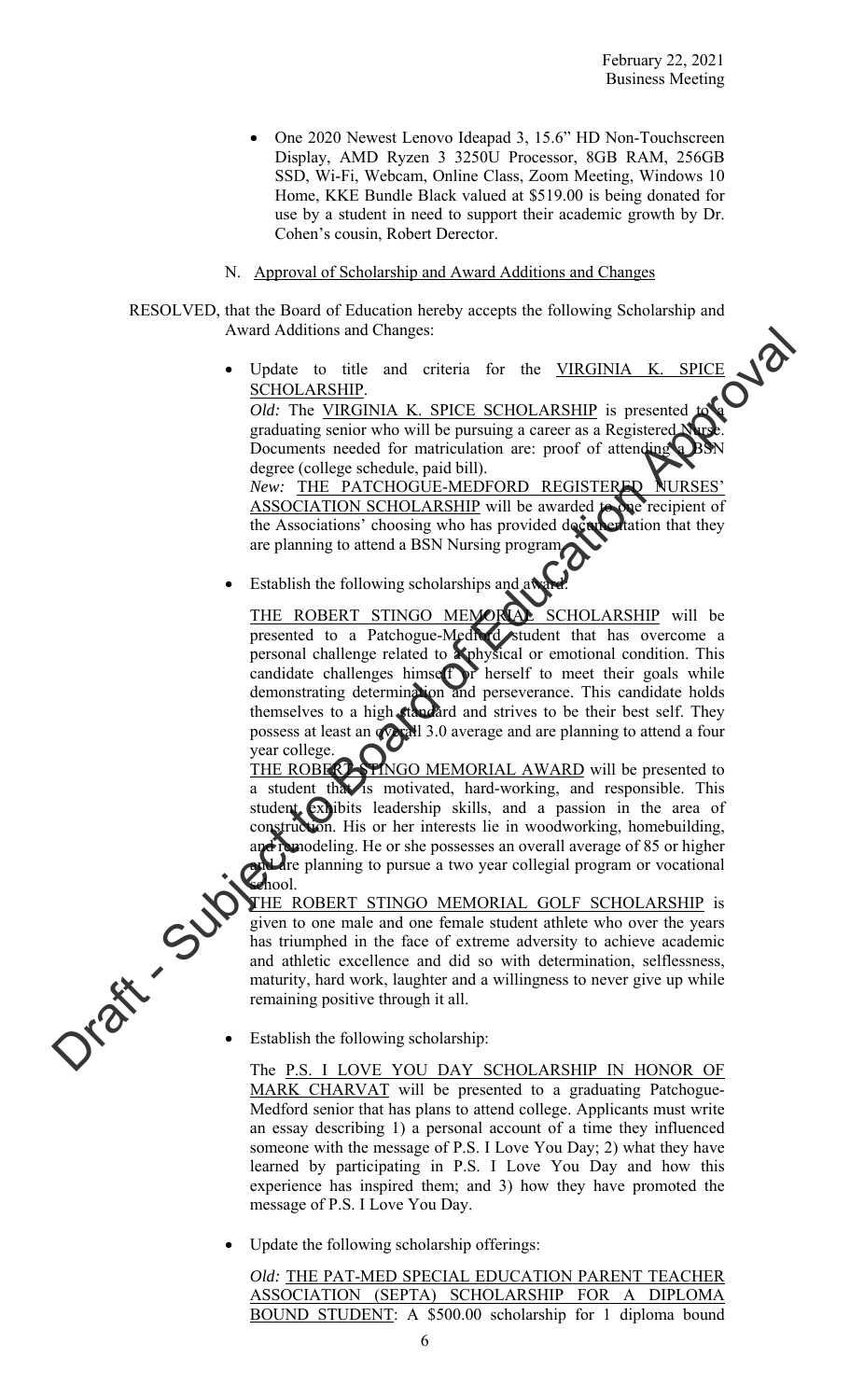individual will be presented to a graduating senior with an IEP or 504 plan who: 1) Will attend an accredited post-secondary program, 2) Has earned a grade point average of 70 or better, 3) Has demonstrated cooperativeness, good citizenship and character, and 4) Has proven trustworthy and may have participated in extra-curricular activities. Each student applicant will provide 2 letters of recommendation from any of the following character reference sources: Parent, teacher, counselor, coach, advisor, therapist, work supervisor, or civic/volunteer supervisor position. In addition, each student applicant should complete an essay on the subject of "What My Disability Taught Me About Life." Length of essay is to be determined by applicant.

*Old:* THE PAT-MED SPECIAL EDUCATION PARENT TEACHER ASSOCIATION (SEPTA) SCHOLARSHIP FOR A NON-DIPLOMA BOUND STUDENT: A \$500.00 scholarship for 1 non-diploma bound student with an IEP or 504 plan who: 1) Demonstrate cooperativeness, trustworthiness, good character and citizen hip, Will provide 2 letters of recommendation from any of the following character reference sources: Parent, teacher, counselor, coach, advisor, therapist, work supervisor, or civic/volunteer supervisor position, and 3) Will provide a portfolio containing 5 pieces of the applicant's best work. Submissions may include: A written piece of work from school work and/or activity; a recording or composition of music work; an art piece (actual piece of OR a photo showing the art piece (computer generated or otherwise)), proof of an accomplishment in physical education or a related work/activities (ie) a copy of an award or certificate; Proof of an achievement from a program activity outside of school. Students must submit at least a one paragraph (up to one page) explanation of how they intend to use the scholarship to further their education or career choice

New: PAT-MED SERTA SENIOR SCHOLARSHIP I FOR THE DIPLOMA BOUND STUDENT: The Pat-Med Special Education Parent Teacher Association (SEPTA) Scholarship is for a Diploma bound student is to be presented to a graduating senior with an IEP who plans to attend an accredited post-secondary program of study or training; has earned a grade point average of 70 or better; demonstrates cooperativeness and good character. Applicants should include two (2) lets of recommendation to support ratings for Service, **Accomplishments/Honors, Work Experience or Volunteerism.** Recommendations can be from a teacher, parent, counselor, coach, work supervisor or advisor. An essay (100 word minimum) that explains: The student applicant's experience in "What I've learned about myself to become successful and manage my disability". Essay should also note what area of study the applicant plans to pursue and what institution they plan to attend. Accomplishments could include activities, clubs, sports, music groups, art, robotics, virtual enterprise, accolades from a work supervisor or community leader. Service relates to volunteerism and community service. Honors: any honors, awards, or noteworthy accolades that the student applicant has received. ephramic Control of the PACIS CONTROL EXITION PARENT TEACHER<br>
OR OCCATION SEPTA SCHOLAISHIP FOR A NON-DIPLOMATION PARENT TEACHER<br>
2001. IS ILDENET A SUBJOR MORE TO CONTROL EXPLAINED TO A SUBJORATION SUBJORATION SUBJORATIO

> *New:* PAT-MED SEPTA SENIOR SCHOLARSHIP II FOR THE DIPLOMA BOUND STUDENT: The Pat-Med Special Education Parent Teacher Association (SEPTA) Scholarship is for a Diploma bound student is to be presented to a graduating senior with an IEP who plans to attend an accredited post-secondary program of study or training; has earned a grade point average of 70 or better; demonstrates cooperativeness and good character. Applicants should include two (2) letters of recommendation to support ratings for Service, Accomplishments/Honors, Work Experience or Volunteerism. Recommendations can be from a teacher, parent, counselor, coach, work supervisor or advisor. An essay (100 word minimum) that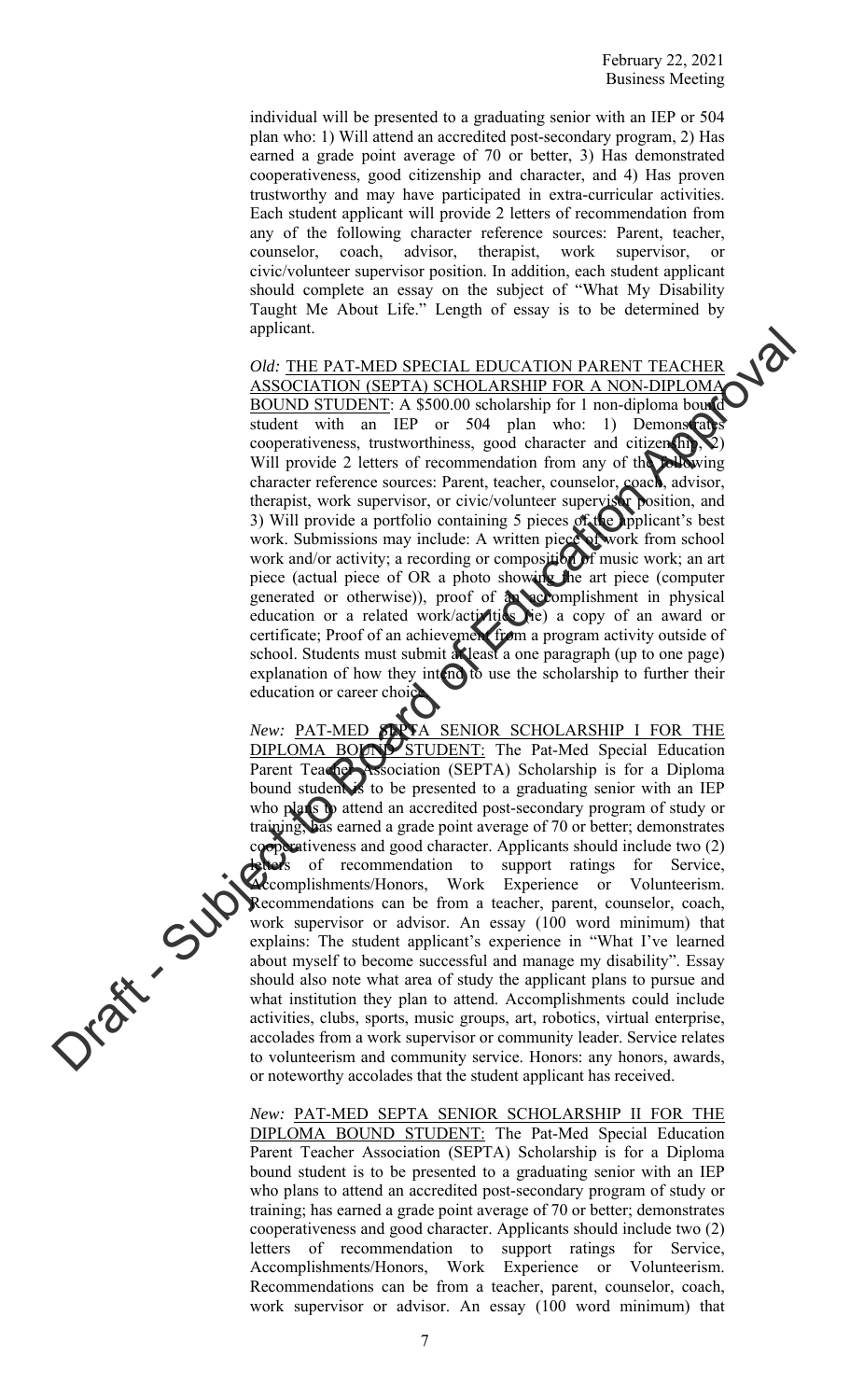explains: The student applicant's experience in "What I've learned about myself to become successful and manage my disability". Essay should also note what area of study the applicant plans to pursue and what institution they plan to attend. Accomplishments could include activities, clubs, sports, music groups, art, robotics, virtual enterprise, accolades from a work supervisor or community leader. Service relates to volunteerism and community service. Honors: any honors, awards, or noteworthy accolades that the student applicant has received.

*New:* PAT-MED SEPTA SENIOR SCHOLARSHIP III FOR THE DIPLOMA BOUND STUDENT: The Pat-Med Special Education Parent Teacher Association (SEPTA) Scholarship is for a Diploma bound student is to be presented to a graduating senior with a 504 who plans to attend an accredited post-secondary program of study or training; has earned a grade point average of 70 or better; demonstrates cooperativeness and good character. Applicants should include two (2) letters of recommendation to support ratings for Service Accomplishments/Honors, Work Experience or Volunce is Recommendations can be from a teacher, parent, counselor, coach, work supervisor or advisor. An essay (100 word minimum) that explains: The student applicant's experience in "What Y've learned about myself to become successful and manage my disability". Essay should also note what area of study the applicant plans to pursue and what institution they plan to attend. Accomplishments could include activities, clubs, sports, music groups, art, robotics, virtual enterprise, accolades from a work supervisor or community leader. Service relates to volunteerism and community service. Honors: any honors, awards, or noteworthy accolades that the student applicant has received. Figure 1 Factor Associates that is a control of the system and the control of the system of the system of the system of the system of the system of the system of the system of the system of the system of the system of the

*New:* PAT-MED SEPTA SENIOR SCHOLARSHIP IV: The Pat-Med Special Education Parent Teacher Association (SEPTA) Scholarship is for a Non-Diploma bound student is to be presented to a graduating senior with an IEP or 504 who plans to attend a post-secondary training. Applicants should include two (2) letters of recommendation to support ratings for Character, Talents, Service, Accomplishments/Honors, Work Experience or Volunteerism. Recommendations can be from a teacher, parent, counselor, coach, work supervisor or advisor. Five (5) pieces of the student's best work: examples could include daily assignments, photos of work, copies of wards or letters from advisors noting student's accomplishments. A **Culture** of intent that explains how they plan to utilize this award with documentation about the post-secondary program they plan on attending.

Establish the following scholarships:<br>
The <u>GERSHOW RECANCE CIVIC ASSOC</u> The GERSHOW RECYCLING/MEDFORD TAXPAYERS AND CIVIC ASSOCIATION SCHOLARSHIP in the amount of \$1000.00 will be presented to a graduating high school senior who intends to continue their studies in environmental science, recycling, public policy or government.

The GERSHOW RECYCLING/MEDFORD FIRE DEPARTMENT SCHOLARSHIP in the amount of \$1,000.00 will be presented to a graduating high school senior who, after graduation, wishes to continue to volunteer as a firefighter or EMT, or is pursuing a career in public service.

The PATCHOGUE ROTARY CHARLES "CORKY" SHERMAN SCHOLARSHIP in the amount of \$1,250.00 will be presented to a student who has maintained a B average or better and intends to pursue a course of studies in marine science or maritime matters.

RESOLVED, that the Board of Education hereby approves the attendance of Board of Education President Kelli Anne Jennings at a Board Officer Roundtable on



8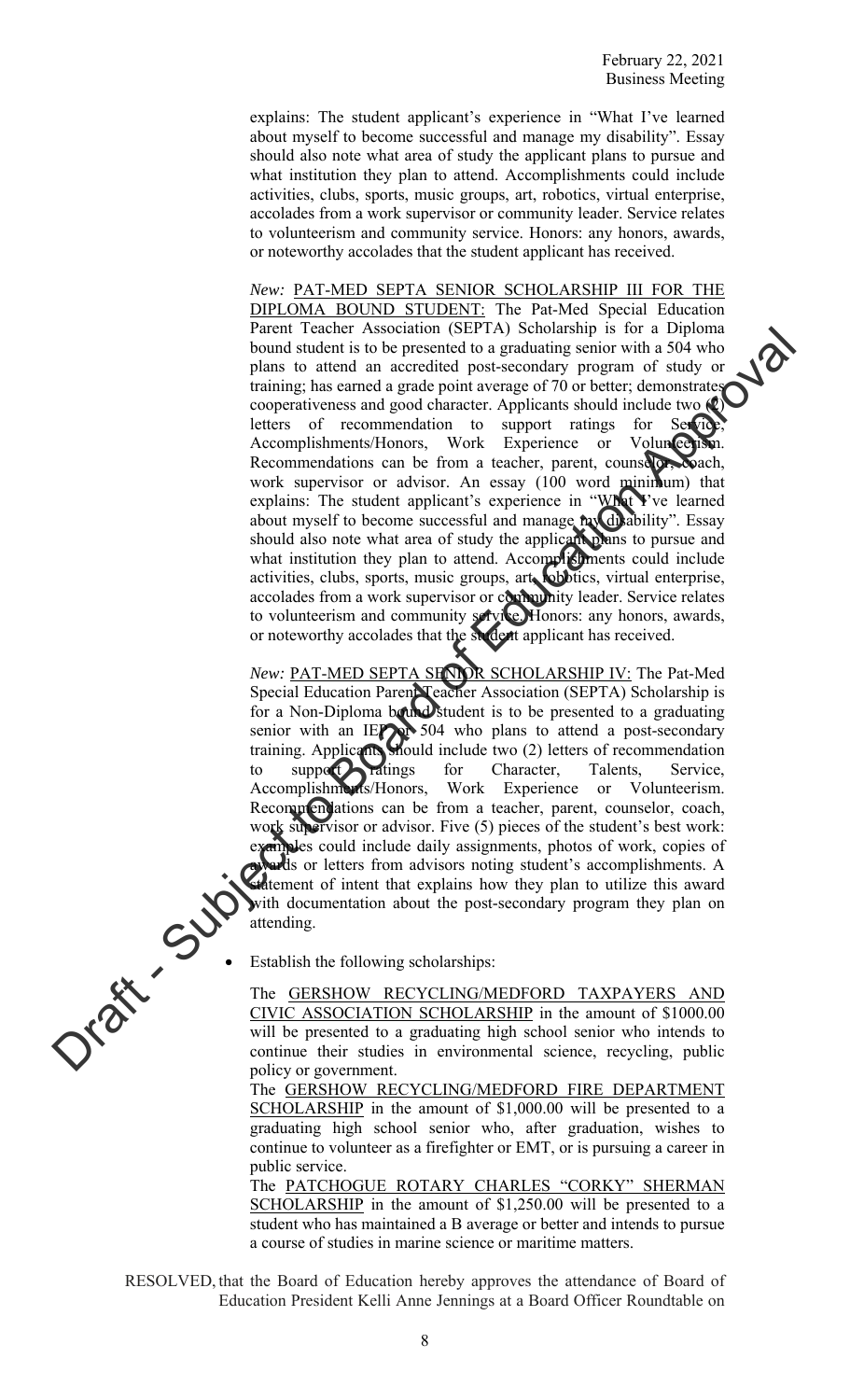January 28, 2021 at 7:00 p.m. in the William Floyd High School Library at no cost to the district.

- O. Approval of Continuation of Senior Citizens' and Persons with Disabilities Tax Exemptions
- RESOLVED, that upon the recommendation of the Superintendent of Schools, the Board of Education approves the continuation of the Senior Citizens and Persons with Disabilities Exemptions, as per Chapters 186, 187 and 252 of the Laws of 2006, effective March 1, 2021:

| Annual Income                                                                        | Percentage of Assessed Valuation                                          |
|--------------------------------------------------------------------------------------|---------------------------------------------------------------------------|
|                                                                                      | <b>Exempt From Taxation</b><br><b>PUB</b>                                 |
| \$29,000 or less                                                                     | 50%                                                                       |
| More than \$29,000, but less than \$30,000                                           | 45%                                                                       |
| \$30,000 or more, but less than \$31,000                                             | 40%                                                                       |
| \$31,000 or more, but less than \$32,000                                             | 35%                                                                       |
| \$32,000 or more, but less than \$32,900                                             | 30%                                                                       |
| \$32,900 or more, but less than \$33,800                                             | 25%                                                                       |
| \$33,800 or more, but less than \$34,700                                             | 20%                                                                       |
| \$34,700 or more, but less than \$35,600                                             |                                                                           |
| \$35,600 or more, but less than \$36,500                                             | $0\%$                                                                     |
| \$36,500 or more, but less than \$37,400                                             | 5%                                                                        |
| P.                                                                                   | Approval of Continuation of Volunteer Nirefighter and Ambulance           |
| <b>Workers Tax Exemptions</b>                                                        |                                                                           |
| RESOLVED, that upon the recommendation of the Superintendent of Schools, the Board   |                                                                           |
|                                                                                      | of Education approves the continuation of the Volunteer Firefighters' and |
|                                                                                      | surviving spouse and Ambularce Workers' and surviving spouse Tax          |
|                                                                                      | Exemption for the Town of Prookhaven, effective March 1, 2021.            |
|                                                                                      |                                                                           |
| Q.                                                                                   | Approval of Continuation of Veterans' Tax Exemption                       |
|                                                                                      |                                                                           |
| RESOLVED, that upon the recorn neidation of the Superintendent of Schools, the Board |                                                                           |
|                                                                                      | of Education approves the continuation of the Veterans' Tax Exemption,    |
|                                                                                      | pursuant to Real Property Tax Law 458-a, subdivision 2, paragraphs (a),   |
| (b), and (c), effective March 1, 2021.                                               |                                                                           |
|                                                                                      |                                                                           |
|                                                                                      | proval of 2021-2022 School Year Student Calendar                          |
| RESOLVEX that the Board of Education approves the 2021-2022 School Year Student      |                                                                           |
| Calendar (See Schedule #2 – attached).                                               |                                                                           |
|                                                                                      |                                                                           |
| S.                                                                                   | Approval of Memorandum of Agreement with C.S.E.A. Part-Time               |
| Unit                                                                                 |                                                                           |
|                                                                                      |                                                                           |
| RESOLVED, that upon the recommendation of the Superintendent of Schools, the Board   |                                                                           |
|                                                                                      | of Education hereby approves a Memorandum of Agreement with the           |
|                                                                                      | C.S.E.A. Part-Time Unit regarding Remote Learning Days and authorizes     |

- P. Approval of Continuation of Workers Tax Exemptions
- RESOLVED, that upon the recommendation of the Superintendent of Schools, the Board of Education approves the continuation of the Volunteer Firefighters' and surviving spouse and Ambulance Workers' and surviving spouse Tax Exemption for the Town of Brookhaven, effective March 1, 2021.
	- Q. Approval of Continuation of Veterans' Tax Exemption
- RESOLVED, that upon the recommendation of the Superintendent of Schools, the Board of Education approves the continuation of the Veterans' Tax Exemption, pursuant to Real Property Tax Law 458-a, subdivision 2, paragraphs (a), (b), and (c), effective March 1, 2021.
	- of 2021-2022 School Year Student Calendar
- RESOLVED, that the Board of Education approves the 2021-2022 School Year Student Calendar (See Schedule #2 – attached).
	- S. Approval of Memorandum of Agreement with C.S.E.A. Part-Time Unit

RESOLVED, that upon the recommendation of the Superintendent of Schools, the Board of Education hereby approves a Memorandum of Agreement with the C.S.E.A. Part-Time Unit regarding Remote Learning Days and authorizes the President of the Board of Education to execute said agreement on behalf of the district.

> **A roll-call vote was taken on the Consent Agenda (Items A through S above)**

| Diana Andrade – Yes               | <b>Anthony O'Brien - Absent</b>  |
|-----------------------------------|----------------------------------|
| Teresa Baldinucci-Greenberg – Yes | <b>Bernadette Smith - Absent</b> |
| Thomas Donofrio – Yes             | Kelli Anne Jennings - Yes        |
| <b>Marc Negrin - Yes</b>          |                                  |

 **The Consent Agenda was approved unanimously.**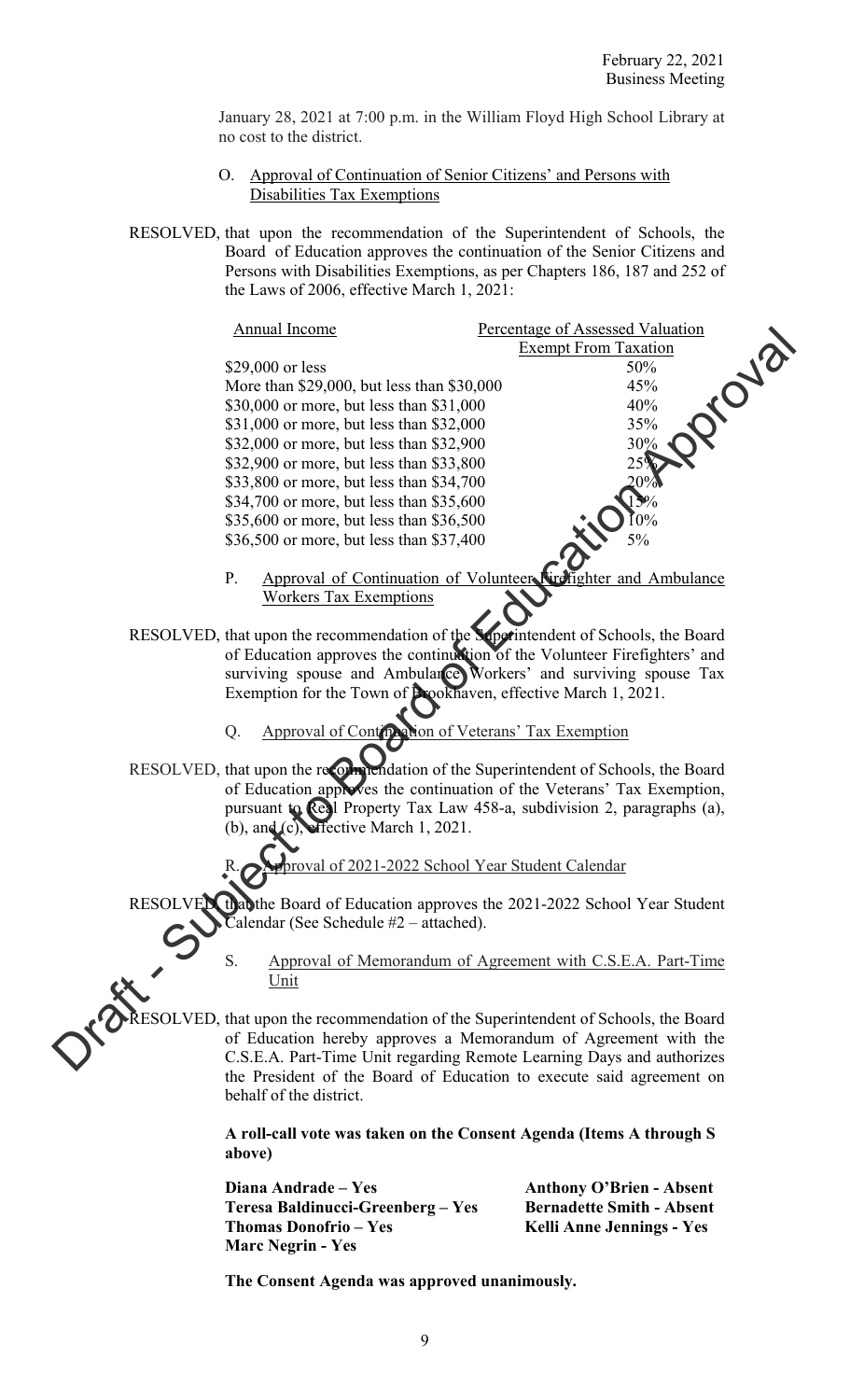# **11. INFORMATION ITEMS**

# A. Policy First Reading

The following policies were circulated for a first reading on February 17, 2021. If there are no changes, these policies will be included on the March 22, 2021 Board of Education agenda:

- 2451 Nondiscrimination in Education Programs and Activities
- 4211 Appointment to Positions in Operational Unit
- 4313 Conditional Appointment and Emergency Conditional Appointment of Staff Members Subject to Such Appointments
- 5121.1 Screening of New Students for Enrollment in Schools
- 5141-R Equity, Inclusivity, and Diversity in Education **Regulations**
- 5185 Gender Neutral Restrooms

### B. Policy Second Reading

Due to recommended changes, this policy is being presented for a second reading. If no other changes are made, it will be presented at the March 22, 2021 Board of Education meeting.

5141 Equity, Inclusivity, and Diversity in Education

# **12. SUPERINTENDENT**

Dr. Jones provided a report on her recent activities and timely matters pertaining to the distric

# 13. **DISCUSSION TOPICS**

The members of the Board or Education may choose to discuss and act on any of the **following** topics:

ution Opposing the Legalization of Recreational Cannabis

on offered by Teresa Baldinucci-Greenberg, seconded by Thomas nofrio to wit:

Governor Cuomo has included plans in his 2021-2022 Executive Budget Proposal to legalize the use of recreational cannabis, also known as marijuana, in New York State; and

 WHEREAS, the legalization of recreational marijuana will lead to second-hand smoke exposure of children who live with adults using marijuana in their homes; and Conditional Appointment of Entropy<br>
Conditional Appointment of Staff Members Subject<br>
1986 Appointment in<br>
Streening of New Sudents for Emrollment in<br>
Streening of New Sudents for Emrollment in<br>
1987 Apple Content Reading<br>

 WHEREAS, considerable evidence suggests that students who smoke marijuana have poorer educational outcomes than their non-smoking peers; and

 WHEREAS, research has shown that marijuana's negative effects on attention, memory, and learning can last for days or weeks after the acute effects of the drug wear off, depending on the person's history with the drug; and

WHEREAS, marijuana has been identified by the National Institutes of Health's National Institute on Drug Abuse as a possible "gateway drug" and use of it may lead to other types of licit and illicit substance use; and

 WHEREAS, New York State, and particularly Eastern Long Island, has a rich agricultural community that produces numerous food crops that may be replaced by more profitable marijuana crops, threatening food security for the region; therefore, be it

RESOLVED, that the Patchogue-Medford Board of Education calls upon the Governor and the New York State Legislature to reject any plans to implement the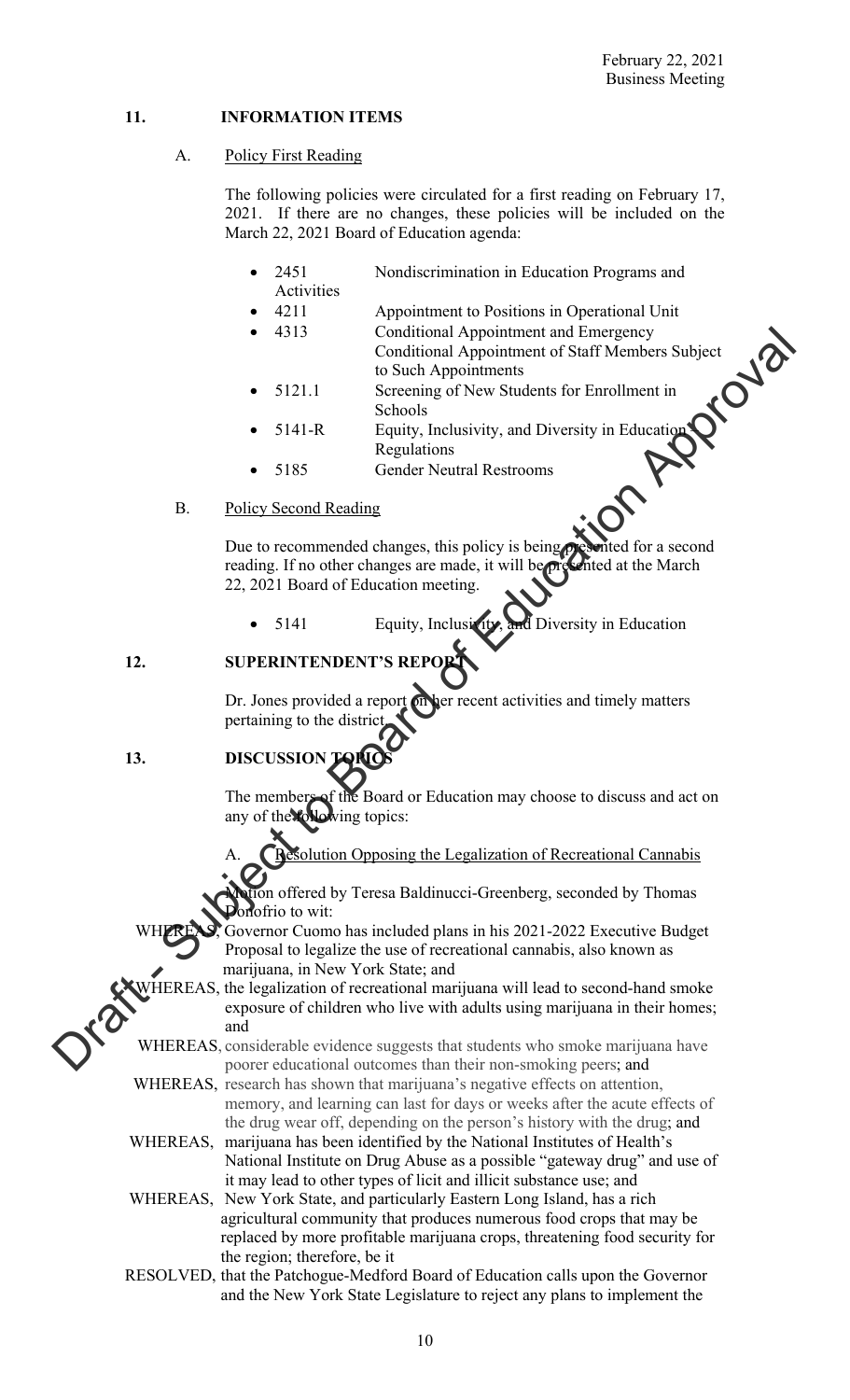proposed legalization of recreational cannabis in the 2021-2022 budget and in any subsequent year.

 Motion offered by Thomas Donofrio, seconded by Diana Andrade to wit: RESOLVED, that the Board of Education hereby tables this motion until the March 22, 2021 Board of Education Business Meeting.

Motion carried:  $5 - Yes$ ;  $0 - No$ ;  $2 - Absent$  (A. O'Brien, B, Smith)

B. Resolution Opposing the Use of School Buildings as Polling Places

 Motion offered by Thomas Donofrio, seconded by Marc Negrin to wit: WHEREAS, in New York State, the County Boards of Elections designate polling locations for all elections; and

- WHEREAS, Section 4-104 of the Election Law of the State of New York indicates that these sites may include public schools, which are often open on Election Day and Primary Days with students and staff in the buildings; and
- WHEREAS, school districts have been the targets of violent incidents in recent resulting in districts investing in security enhancements and adopting policies that limit access to school buildings, including keeping doors locked, and requiring identification and escorts to enter the building in order to protect students and staff; and
- WHEREAS, on Election Day, such procedures must be suspended and unrestricted access to buildings must be permitted, putting students and staff at risk; and
- WHEREAS, school districts must bear the cost of additional security personnel being present on Election Day to protect students and staff because of the open access of the school buildings used as polling locations, with no reimbursement to the districts for the additional expense, therefore be it

RESOLVED, that the Patchogue-Medford Board of Education calls upon Governor Cuomo, the New York State Legislature, the Suffolk County Board of Elections and the New York State Board of Elections to eliminate the use of public schools as polling  $\Omega$  sy for any election when schools are in session, be it general elections, primaries, special elections, school budget votes, bond votes, or early voting. WHEREAS, in North Statistics, the County Board of Elections and the Variable Christian and the Christian Christian Christian Christian Christian School and the Christian School districts the Subsection Approximates the Su

A roll-call vote was taken on the resolution

Diana Andrade – Yes Anthony O'Brien - Absent Baldinucci-Greenberg – Yes Bernadette Smith - Absent pas Donofrio – Yes Kelli Anne Jennings - Yes  $Negrin - Yes$ 

The resolution was approved.

 C. Resolution Calling for the Cancellation of Annual New York State Assessments in 2020-2021

 Motion offered by Thomas Donofrio, seconded by Marc Negrin to wit: WHEREAS, the New York State Education Department cancelled all annual assessments starting March 2020 through the end of the 2019-2020 school year due to the COVID-19 pandemic which caused severe disruption to the education of students in New York State; and

- WHEREAS, due to the continuing COVID-19 pandemic, school districts across New York State are managing the education of their students in varying ways, depending upon the individual size of the student body and available building resources in the individual districts, with some districts educating in person, some online, and some as a hybrid model; and
- WHEREAS, the COVID-19 pandemic continues to cause severe disruption to the education of students in New York State, as well as affecting the social and emotional health of students which, in turn, affects students' ability to succeed academically, skewing assessments, therefore be it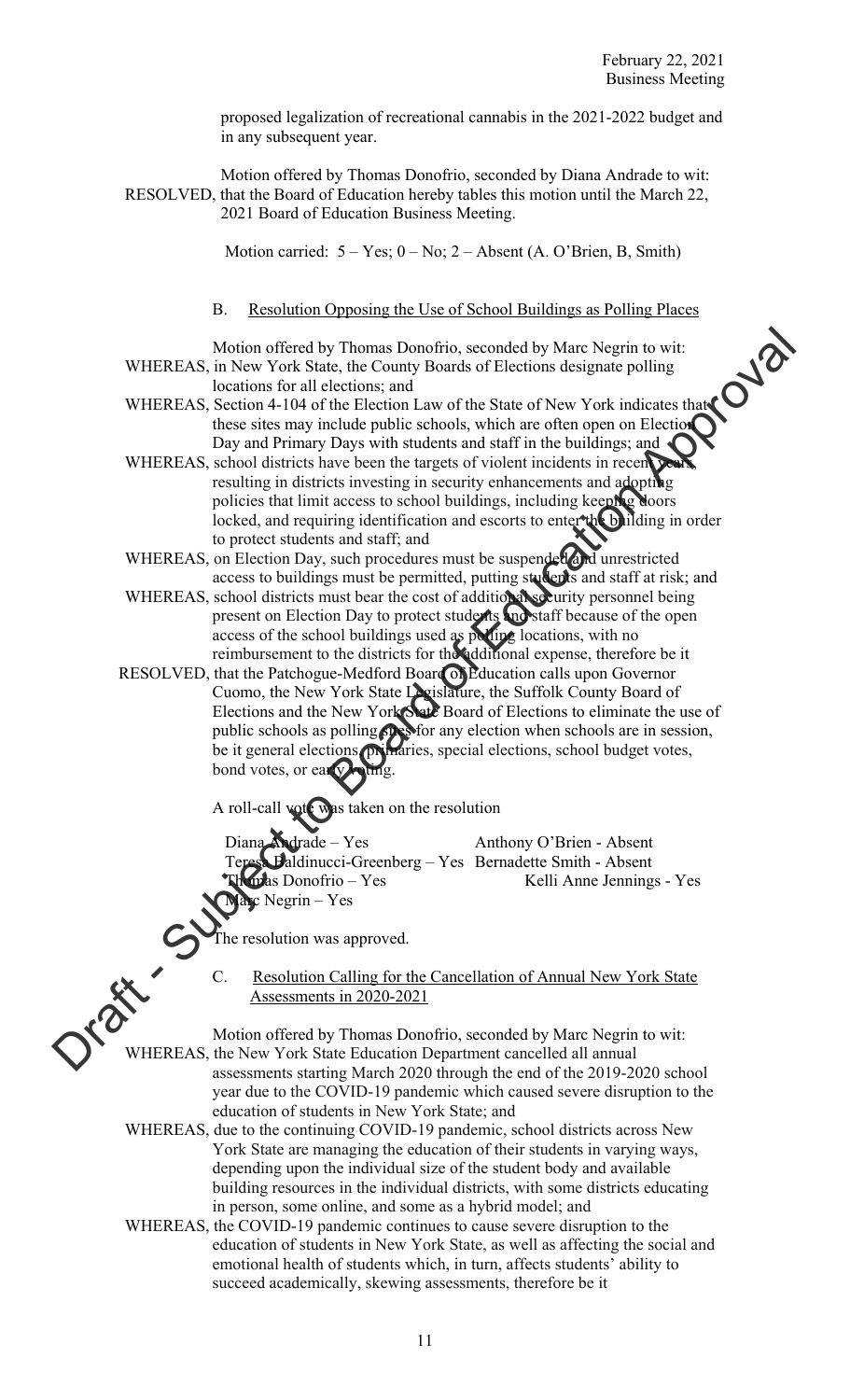RESOLVED, that the Patchogue-Medford Board of Education calls upon the New York State Education Department to cancel all annual assessments once again through the end of the 2020-2021 school year due to the continuing COVID-19 pandemic.

A roll-call vote was taken on the resolution

Diana Andrade – Yes Anthony O'Brien - Absent Teresa Baldinucci-Greenberg – Yes Bernadette Smith - Absent Thomas Donofrio – Yes Kelli Anne Jennings - Yes Marc Negrin – Yes

The resolution was approved.

- C. Review of the Status of Board of Education Goals
- E. Review of Board Retreat Survey Results
- F. Review the Hiring, Availability and Retention of Substitute Teachers
- G. Regulations regarding the allowance of spectators and Interscholastic Sporting Events
- H. Organizing a Consortium of School Districts in the Town of Brookhaven to Work Together to Address Common Issues
- I. Setting Up a Zoom Meeting with Commissioner Betty Rosa and the Regents to Discuss Various Issues, especially Getting Patchogue-Medford off of the Focus Schools List.
- J. Reaching out to the **Federal Government regarding the** Disbursement of Federal Funds Directly to School Districts and not the State The resolution was approved.<br>
C. Review of Board Afracta of Fiducation Goals<br>
E. Review of Board Retecat Survey Results<br>
F. Review the Hitting, Availability and Retecation of Substitute<br>
F. Regulations regarding the allow
	- K. Possibility of a 9-period day at the high school and including lunch.
	- **14. COMMITTEE REPORTS**

f Education members reported on the Board of Education ittees which they chair.

# **PARTURE OF EX-OFFICIO STUDENT MEMBER**

Ex-Officio Student Member Madison Frascogna departed the meeting during Committee Reports at 10:13 p.m.

# **16. COMMENTS AND QUESTIONS**

The Board responded to questions and comments submitted by the Public.

# **17. BOARD OF EDUCATION COMMENTS**

Members of the Board of Education made comments.

# **18. ADJOURNMENT**

Motion offered by Teresa Baldinucci-Greenberg, seconded by Thomas Donofrio to wit:

RESOLVED, that there being no further items for discussion, the meeting is adjourned at 10:31 p.m.

Motion carried:  $5 - Yes$ ;  $0 - No$ ;  $2 - Absent$  (A. O'Brien, B, Smith)